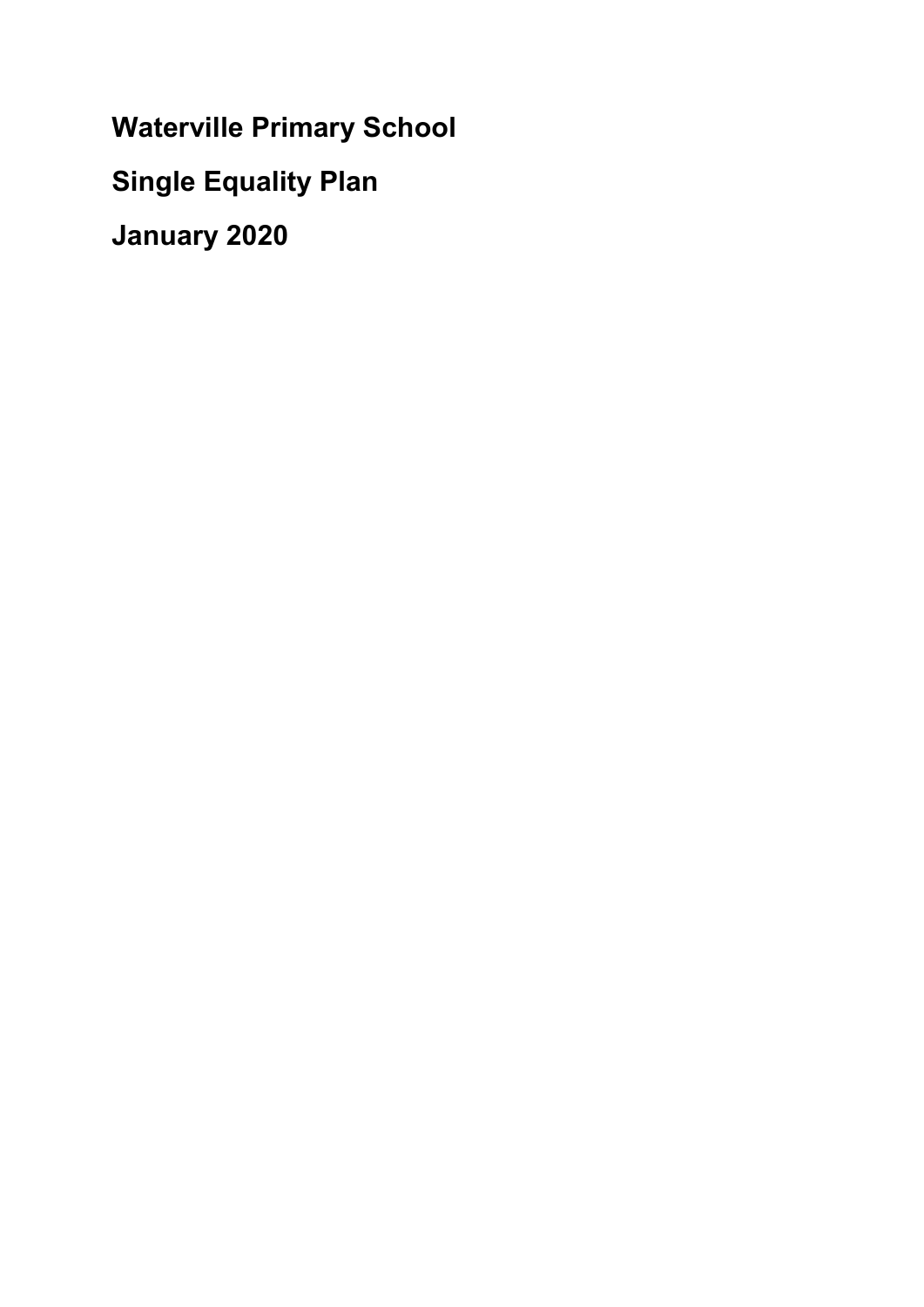# Waterville Primary School Equality Plan

- 1. Mission statement
- 2. Mainstreaming equality into policy and practice
- 3. Equal Opportunities for Staff
- 4. Equality and the law
	- a. Race
	- b. Disability
	- c. Gender
	- d. Sexual Orientation
	- e. Community Cohesion
- 5. Profile of the School
- 6. Consultation
- 7. Roles and Responsibilities
- 8. Tackling discrimination
- 9. Review of progress and impact
- 10. Publishing the plan
- 11. Action Plan

#### 1. Equality Statement

"This is an outstanding school where every child does matter…Waterville's inclusive ethos together with sensitive support ensures that concerns are quickly highlighted and addressed"

(Ofsted Sept 2009)

At Waterville Primary School, we are committed to ensuring equality of education and opportunity for all pupils, staff, parents and carers receiving services from the school, irrespective of race, gender, disability, faith or religion or socio-economic background. We aim to develop a culture of inclusion and diversity in which all those connected to the school feel proud of their identity and able to participate fully in school life.

The achievement of pupils will be monitored by race, gender and disability and we will use this data to support pupils, raise standards and ensure inclusive teaching. We will tackle discrimination by the positive promotion of equality, challenging bullying and stereotypes and creating an environment which champions respect for all. At Waterville, we believe that diversity is a strength, which should be respected and celebrated by all those who learn, teach and visit here.

#### 2. Mainstreaming equality into policy and practice

As well as the specific actions set out beneath this plan, the school operates equality of opportunity in its day to day practice in the following ways.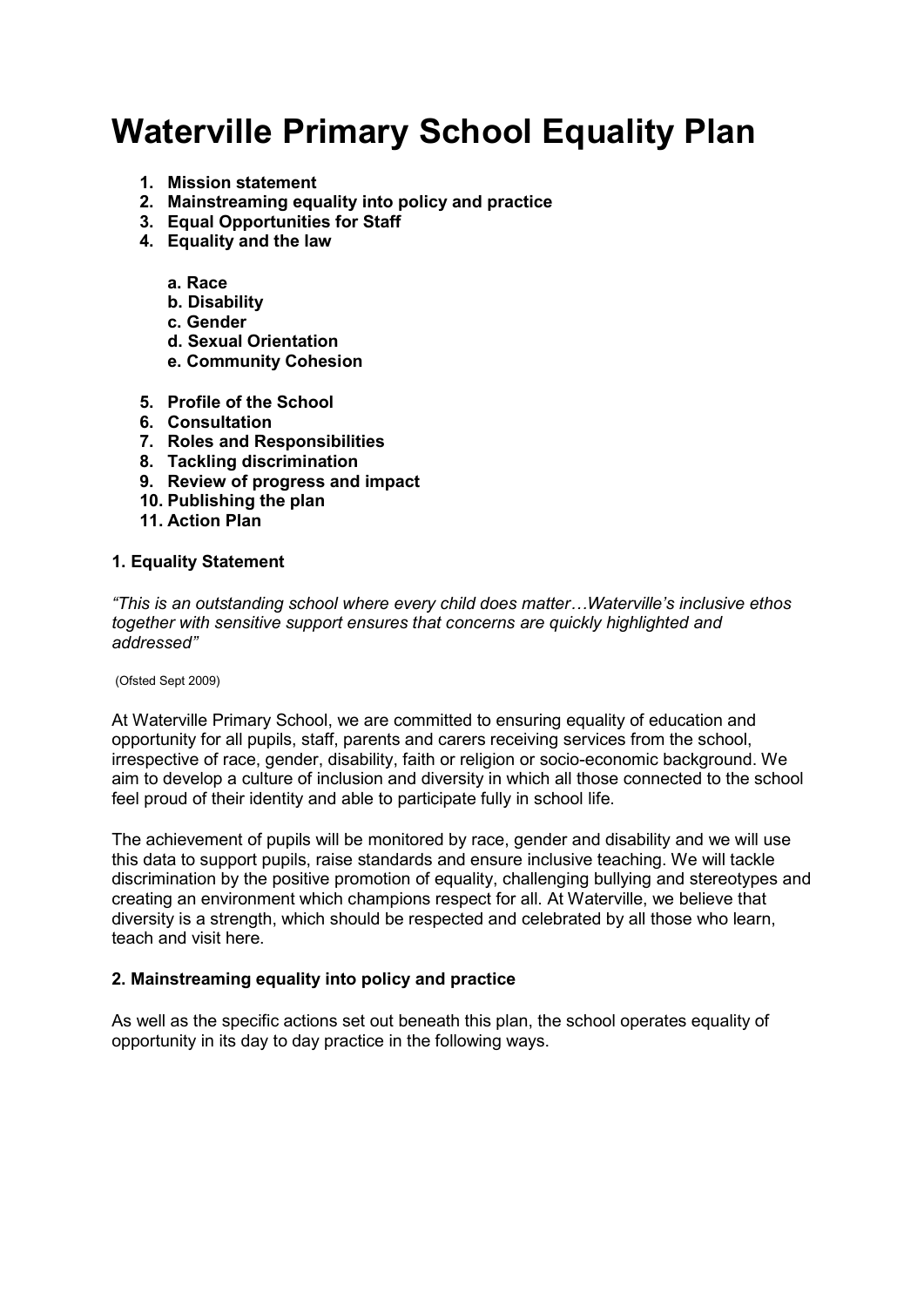# Teaching and learning

We aim to provide all our pupils with the opportunity to succeed, and to reach the highest level of personal achievement. To do this, we will:

- Use contextual data to improve the ways in which we provide support to individuals and groups of pupils;
- Monitor achievement data by ethnicity, gender and disability and action any gaps;
- Take account of the achievement of all pupils when planning for future learning and setting challenging targets:
- Ensure equality of access for all pupils and prepare them for life in a diverse society;
- Use materials that challenge the perceptions of a predominantly white British school and highlight the diverse wider population and local community in terms of race, gender and disability, without stereotyping;
- Promote attitudes and values that will challenge racist and other discriminatory behaviour or prejudice;
- Provide opportunities for pupils to appreciate their own culture and celebrate the diversity of other cultures;
- Seek to involve all parents in supporting their child's education;
- Encouraging classroom and staffroom discussion of equality issues which reflect on social stereotypes, expectations and the impact on learning;
- Including teaching and classroom-based approaches appropriate for the whole school population, which are inclusive and reflective of our pupils.

### Admissions and exclusions

Our admissions arrangements are fair and transparent, and do not discriminate on race, gender, disability or socio-economic factors.

Exclusions will always be based on the school's Behaviour Policy. We will closely monitor exclusions to avoid any potential adverse impact and ensure any discrepancies are identified and dealt with.

# 3. Equal Opportunities for Staff

This section deals with aspects of equal opportunities relating to staff at Waterville Primary School.

We are committed to the implementation of equal opportunities principles and the monitoring and active promotion of equality in all aspects of staffing and employment.

All staff appointments and promotions are made on the basis of merit and ability and in compliance with the law.

### Employer duties

As an employer we need to ensure that we eliminate discrimination and harassment in our employment practice and actively promote equality across all groups within our workforce.

Equality aspects such as gender, race, disability, sexual orientation, gender reassignment and faith or religion are considered when appointing staff, awarding TLR's or re-evaluating staff structures, to ensure decisions are free of discrimination.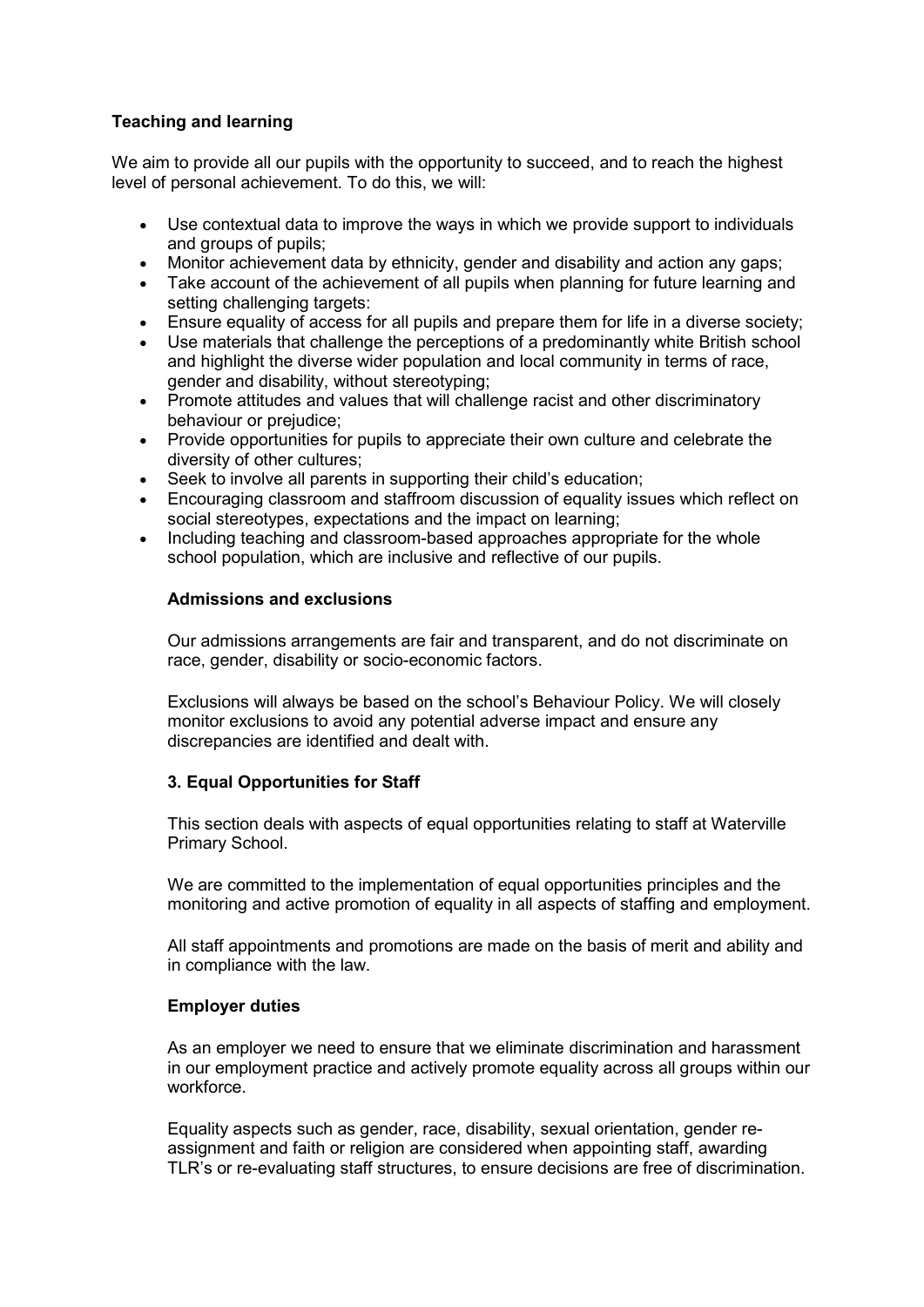Actions to ensure this commitment is met include:

 Monitoring recruitment and retention including bullying and harassment of staff;

- Continued professional development opportunities for all staff;
- Senior Leadership Team support to ensure equality of opportunity for all.

# 4. Equality and the law

There are a number of statutory duties that must be met by every school in line with legislation from the Race Relations (Amendment) Act (2000), Disability Equality Duty (2005) and the Equality Act (2010).\* \*This new Equality duty replaces the three previous public sector equality duties – for race, disability and gender.

The Equality duty has three aims and requires public bodies to have due regard to eliminate unlawful discrimination; advance equality of opportunity and foster good relations.

The new Equality Duty covers the following protected characteristics.

- age,
- disability,
- gender reassignment,
- pregnancy and maternity,
- race includes ethnic or national origins, colour or nationality,
- $\bullet$  religion or belief this includes lack of belief.
- sex
- sexual orientation.

The action plan at the end of this Equality Plan outlines the actions Waterville Primary School will take to meet the general duties detailed below.

### 4a. Race Equality

This section of the plan reflects the general and specific duties of schools as detailed in The Race Relations Act 1976 and as amended by The Race Relations (Amendment) Act 2000.

The General Race Equality Duty requires us to have due regard to the need to:

- Eliminate racial discrimination:
- Promote equality of opportunity;
- Promote good relations between people of different racial groups.

Under our specific duty we will:

- Prepare an Equality Plan which includes our written policy for race equality;
- Assess the impact of our policies, including this Plan, on pupils, staff and parents by ethnicity including, in particular, the achievement levels of these pupils;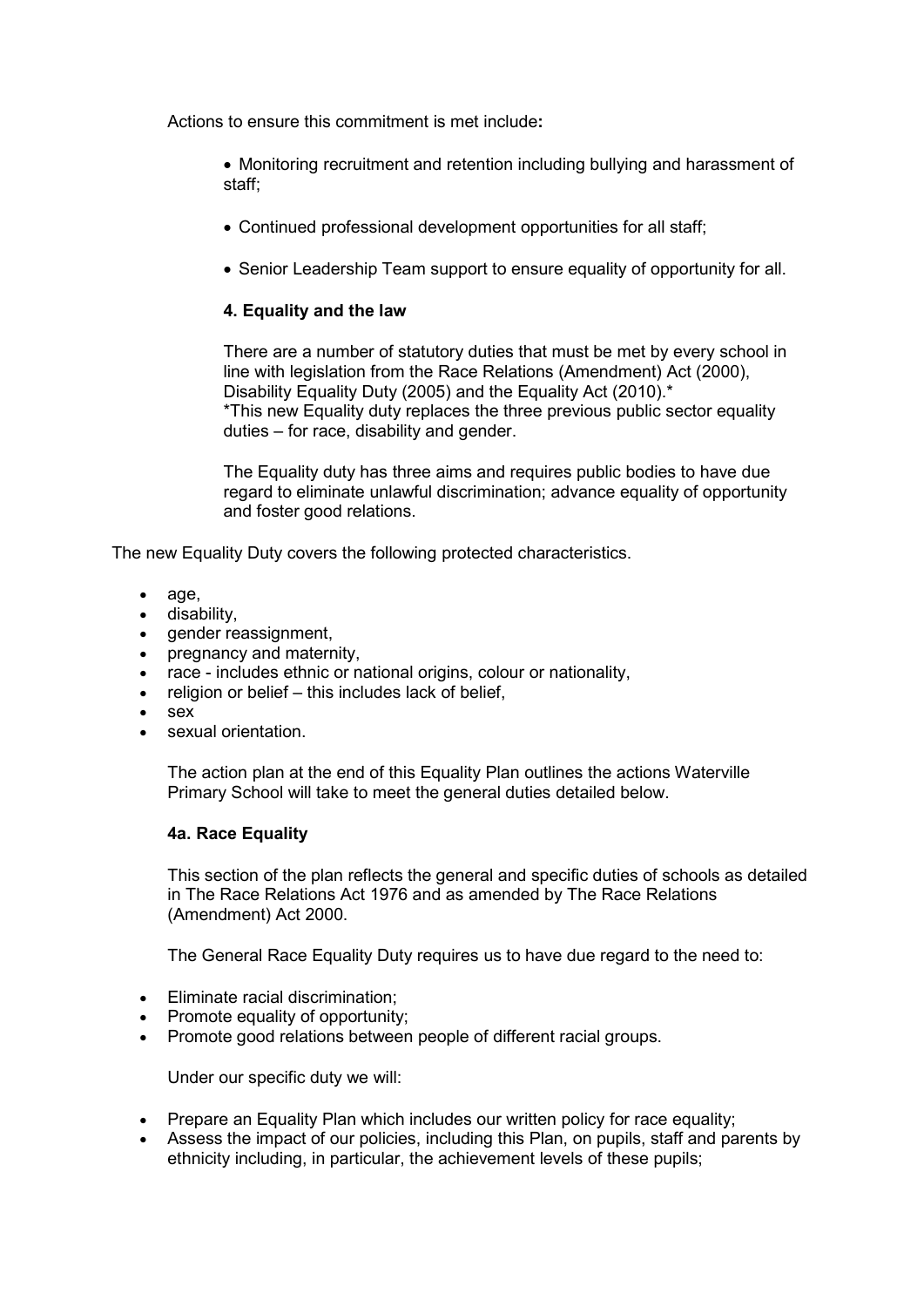Monitor the impact our plans and policies have on such pupils, staff and parents towards raising the achievement of minority ethnic groups.

#### 4b. Disability

This section should be read in conjunction with the school's Special Educational Needs Policy and Accessibility Strategy.

#### Definition of disability

The Disability Discrimination Act 2005 (DDA) defines a disabled person as someone who has 'a physical or mental impairment which has a substantial or long-term adverse effect on his or her ability to carry out normal day-to-day activities'.

The DDA 2005 has also extended the definition of disability as follows:

- $\circ$  People with HIV, multiple sclerosis and cancer (although not all cancers) are deemed disabled before they experience the long-term and substantial adverse effect on their activities;
- o Section 18 has been amended so that individuals with a mental illness no longer have to demonstrate that it is "clinically well-recognised", although the person must still demonstrate a long-term and substantial adverse impact on his/her ability to carry out normal day-to-day activities.

#### Legal duties

The Disability Discrimination Act (DDA) 2005 placed a general duty on schools, requiring them to have due regard for the following when carrying out and delivering services:

- Promoting equality of opportunity between disabled people and other people;
- Eliminating discrimination and harassment of disabled people that is related to their disability;
- Promoting positive attitudes towards disabled people;
- Encouraging participation in public life by disabled people;
- Taking steps to meet disabled people's needs, even if this requires more favourable treatment.
- Ensuring accessibility for all.

Under our specific duty we will:

- o Prepare and publish an Equality Plan which covers the requirements for a Disability Equality Scheme identifying our disability equality goals and actions to meet them;
- o Review and revise this Scheme every three years.

### 4c. Gender Equality

The Gender Equality Duty 2006 places a general and specific duty on schools to eliminate unlawful discrimination and harassment on the grounds of gender and to promote equality of opportunity between female and male pupils and between women and men and transgender people.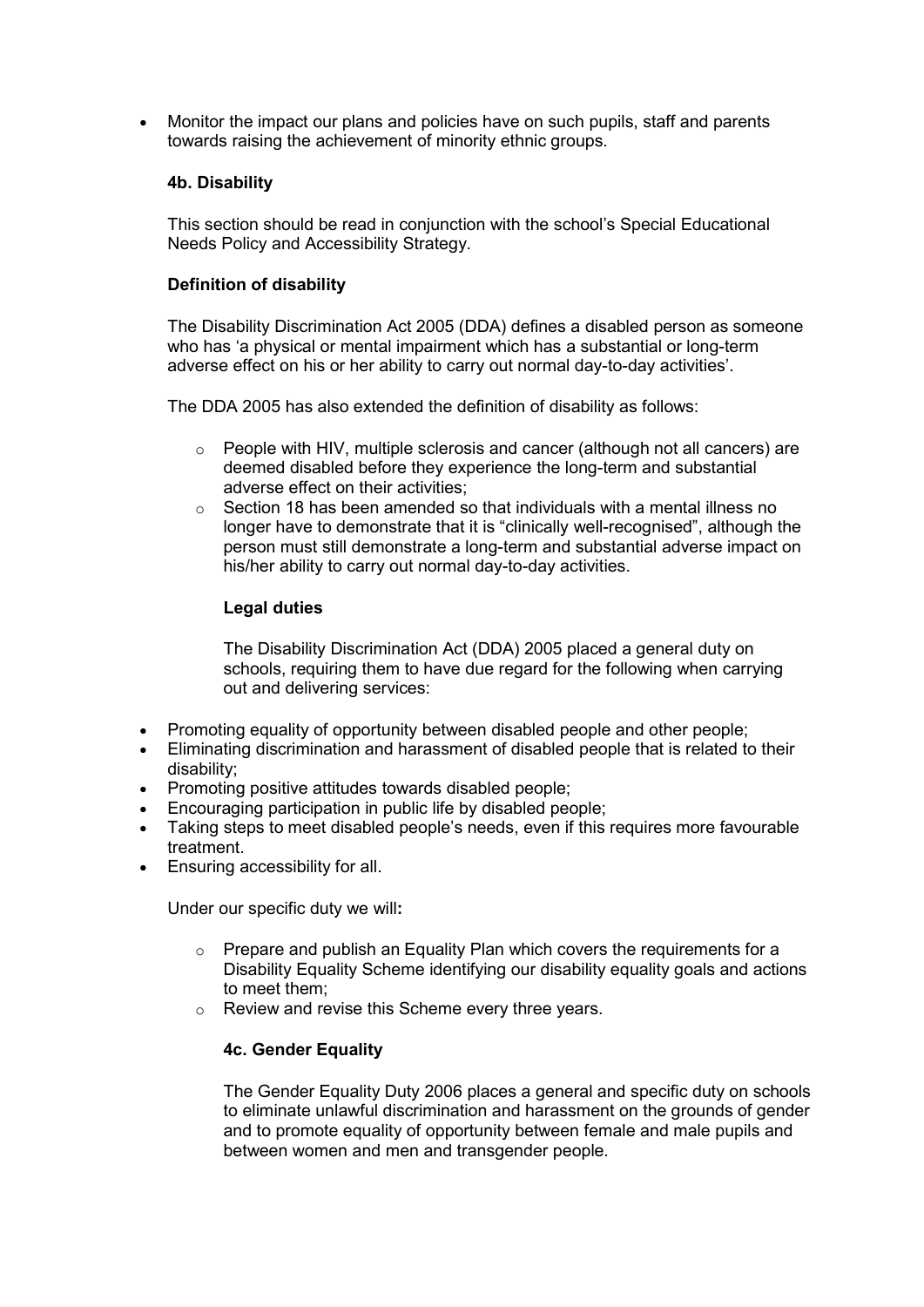Under our general duty we will actively seek to:

- $\circ$  Eliminate unlawful discrimination and harassment on grounds of sex and gender reassignment;
- o Promote equality between men and women.

Under our specific duty we will:

- o Prepare and publish an Equality Plan which covers the requirements for a Gender Equality Scheme identifying our gender equality goals and actions to meet them;
- o Review and revise this Scheme every three years.

## 4d. Sexual Orientation

The Equality Act 2006 made provision for regulations to be introduced to extend protection against discrimination on grounds of religion or belief to sexual orientation. In addition the new Equality Act 2010 includes not only sexual orientation but gender reassignment and sex as 3 of the new eight 'protected characteristics' within the new duty.

The Equality Act (Sexual Orientation) Regulations 2007 came into force on 30 April 2007, and they make discrimination unlawful in the area of goods, facilities and services on grounds of sexual orientation. For schools this means admissions, benefits and services for pupils and treatment of pupils.

## 4e. Community cohesion

The Education and Inspections Act 2006 inserted a new section 21(5) to the Education Act 2002, introducing a duty on the governing bodies of state schools to promote community cohesion. Community cohesion encompasses promoting good relations between pupils from different races, faiths / beliefs and socio-economic backgrounds. The duty came into force on 1 September 2007.

### 5. Profile of the School

### **School**

Waterville Primary School is an average sized primary school with just over 250 pupils on roll (of which 52 are part-time in our nursery). Approximately 56% of the school population is male, 44% Female. Of the children aged 5 and over, 93% are of a white British background. The highest individual other ethnic group is Chinese. 60% of children between Reception to Year 6 are on the Special Needs register and we currently cater for a number of children with a range of speech, language and communication difficulties in our Additional Resourced Provision.

14 teaching and 14 teaching assistant staff are employed across a variety of full and parttime posts – at present none have a declared disability. The school governing body is made up of staff, parents, community and LA governors. Several parents or carers have a disability and we try to ensure the accessibility both in terms of the building and in terms of the accessibility of information.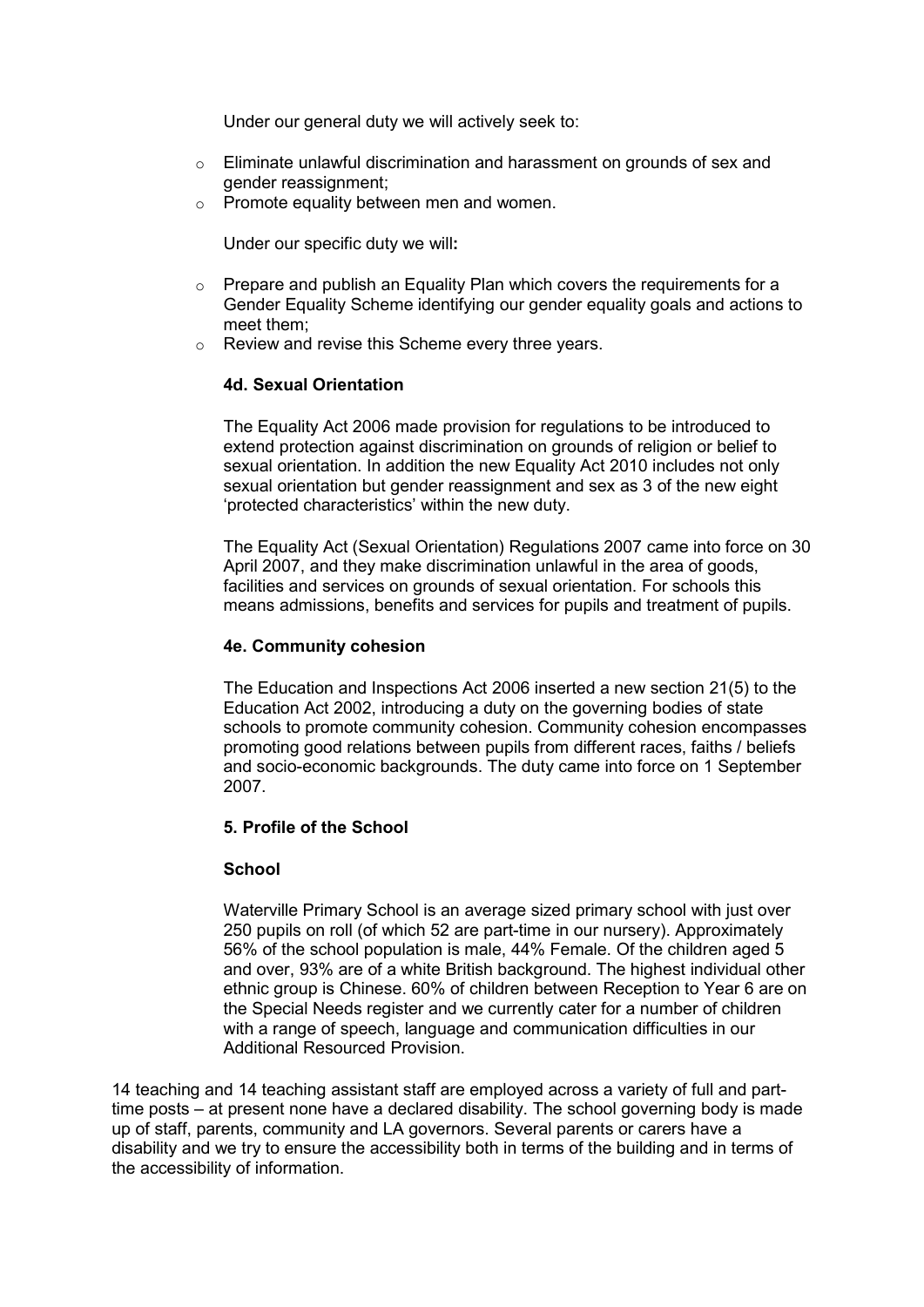The school is ranked as decile 1 for deprivation (1 being the highest and 10 being the lowest) and has a higher than average FSM population (48%). Attendance is broadly in line with the national average.

### Wider North Tyneside Profile

North Tyneside is located on the north east coast just to the north of Newcastle upon Tyne.

North Tyneside's population stands at approximately 196,000 people in 85,000 households and is increasing, in contrast to other parts of the Tyne and Wear region. Population is projected to rise to approximately 225,000 by 2030. By that time, an estimated 5% will be from BME (black and minority ethnic) communities and 25% will be aged over 65.

Some key statistics about the current population:

- 48% are male, 52% female
- 3.9% are from BME communities (estimated) 22% have a long-term limiting illness or disability 18% are aged under 16
- 60-7% are lesbian, gay or bisexual (estimated)
- 14% have no religion

□78% are Christian, (0.5% are Muslim, 0.2% each are Sikh and Hindu), □Since 2001, over 1,000 asylum seekers have been dispersed here □ Gypsies and travellers visit every vear

According to the 2001 census, the borough's main BME communities are Chinese, Indian, Bangladeshi, Black and Pakistani. There are also residents who have come to the borough as asylum seekers and economic migrants (including between 500 – 600 new national insurance registrations of foreign nationals per annum). These include those from Eastern Europe, Iran, Afghanistan, and a number of African countries.

After Christianity, the next most popular religions are Muslim, Sikh and Hindu. These are extremely low, however – accounting for just 1% combined – and are among the lowest levels in Tyne & Wear.

Within the borough 21,000 people live in areas considered to be among the most deprived 10% in England and 62,000 live in areas considered to be among the most deprived 20% in England. Our average score rank in the Index of Deprivation is 102nd.

There are some key variations within the borough related to deprivation - life expectancy in is higher by 9.6 years for men and 8.6 years for women in one more affluent ward compared to one of the most deprived.

There is currently have no borough-specific data on sexual orientation, but the national organisation 'Stonewall' estimate that 5-7% of the population are lesbian, gay or bisexual.

### 6. Consultation and involvement

It is a requirement that the development of this plan and the actions within it have been informed by the input of staff, pupils and parents and carers. We have achieved this by using the following to shape the plan: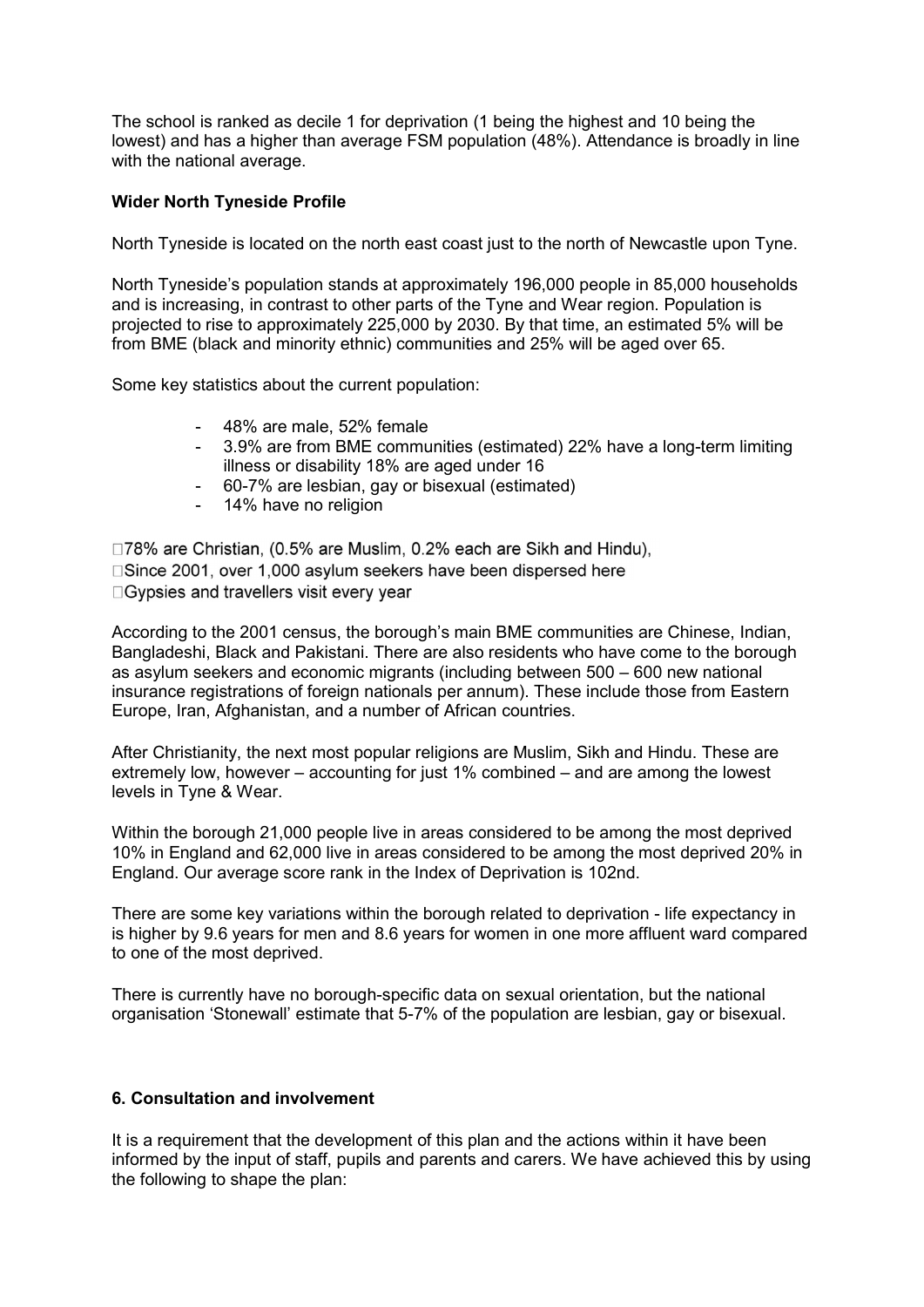Feedback from the annual parent questionnaire, parents' evening, or governors' parentconsultation meeting;

- Input from staff surveys or through staff meetings / INSET;
	- Feedback from the school council, PSHE lessons, whole school surveys on children's attitudes to self and school (PASS);
	- Issues raised in annual reviews or reviews of progress on Individual Education Plans/Personalised Provision Maps, mentoring and support;
	- Feedback at Governing body meetings.

# 7. Roles and Responsibilities The role of governors

- The governing body has set out its commitment to equal opportunities in this plan and it will continue to do all it can to ensure that the school is fully inclusive to pupils, and responsive to their needs based on race, gender and disability.
- The governing body seeks to ensure that people are not discriminated against when applying for jobs at our school on grounds of race, gender or disability.
- The governors take all reasonable steps to ensure that the school environment gives access to people with disabilities, and also strive to make school communications as inclusive as possible for parents, carers and pupils.
- The governors welcome all applications to join the school, whatever a child's socioeconomic background, race, gender or disability.
- The governing body ensures that no child is discriminated against whilst in our school on account of their race, sex or disability.

# The role of the headteacher (or senior leader responsible for Equalities)

- It is the headteacher's role to implement the school's Equality Plan and he is supported by the governing body in doing so.
- It is the headteacher's role to ensure that all staff are aware of the Equality Plan, and that teachers apply these guidelines fairly in all situations.
- The headteacher ensures that all appointments panels give due regard to this plan, so that no-one is discriminated against when it comes to employment or training opportunities.
- The headteacher promotes the principle of equal opportunity when developing the curriculum, and promotes respect for other people and equal opportunities to participate in all aspects of school life.
- The headteacher treats all incidents of unfair treatment and any incidents of bullying or discrimination, including racist incidents, with due seriousness.

### The role of all staff: teaching and non-teaching

- All staff will ensure that all pupils are treated fairly, equally and with respect, and will maintain awareness of the school's Equality Plan.
- All staff will strive to provide material that gives positive images based on race, gender and disability, and challenges stereotypical images.
- All staff will challenge any incidents of prejudice, racism or homophobia, and record any serious incidents, drawing them to the attention of the headteacher.
- Teachers support the work of ancillary or support staff and encourage them to intervene in a positive way against any discriminatory incidents.

### 7. Tackling discrimination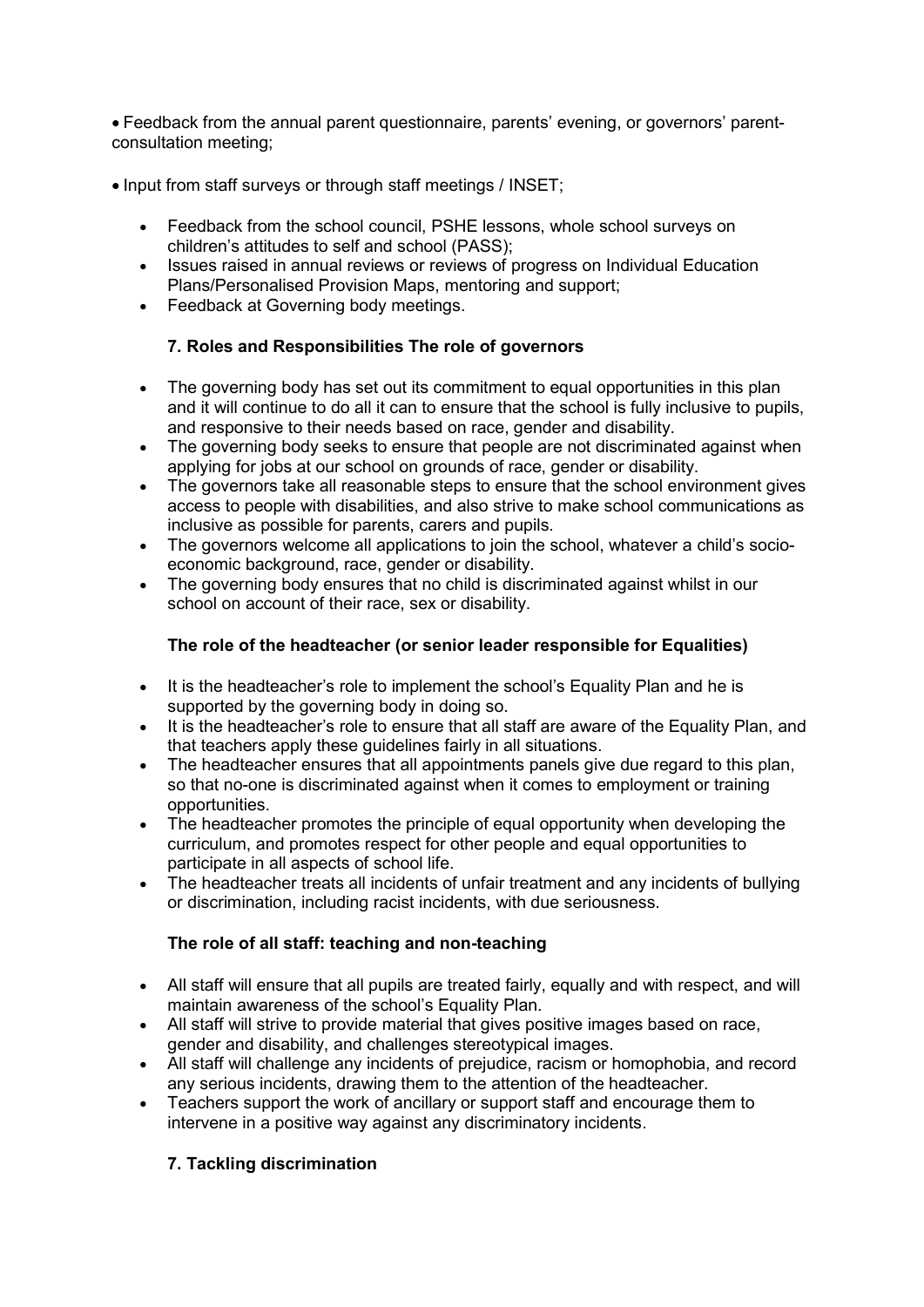Harassment on account of race, gender, disability or sexual orientation is unacceptable and is not tolerated within the school environment.

All staff are expected to deal with any discriminatory incidents that may occur. They are expected to know how to identify and challenge prejudice and stereotyping; and to support the full range of diverse needs according to a pupil's individual circumstances.

Racist and homophobic incidents and other incidents of harassment or bullying are dealt with by the member of staff present, escalating to a class teacher / headteacher where necessary. All incidents are reported to the headteacher and racist incidents are reported to the governing body and local authority on a termly basis.

### What is a discriminatory incident?

Harassment on grounds of race, gender, disability, sexual orientation or other factors such as socio-economic status, can take many forms including verbal or physical abuse, name calling, exclusion from groups and games, unwanted looks or comments, jokes and graffiti.

A racist incident is defined by the Stephen Lawrence Inquiry Report (1999) as: 'any incident which is perceived to be racist by the victim or any other person'.

### Types of discriminatory incident

Types of discriminatory incidents that can occur are:

- Physical assault against a person or group because of their colour, ethnicity, nationality, disability, sexual orientation or gender;
- Use of derogatory names, insults and jokes;
- Racist, sexist, homophobic or discriminatory graffiti;
- Provocative behaviour such as wearing racist, sexist, homophobic or discriminatory badges or insignia;
- Bringing discriminatory material into school;
- Verbal abuse and threats;
- Incitement of others to discriminate or bully due to victim's race, disability, gender or sexual orientation;
- Discriminatory comments in the course of discussion;
- Attempts to recruit others to discriminatory organisations and groups;
- Ridicule of an individual for difference e.g. food, music, religion, dress etc;
- Refusal to co-operate with other people on grounds of race, gender, disability or sexual orientation.

### Responding to and reporting incidents

It should be clear to pupils and staff how they report incidents. All staff, teaching and non- teaching, should view dealing with incidents as vital to the well-being of the whole school.

A suggested procedure for responding and reporting is outlined below: